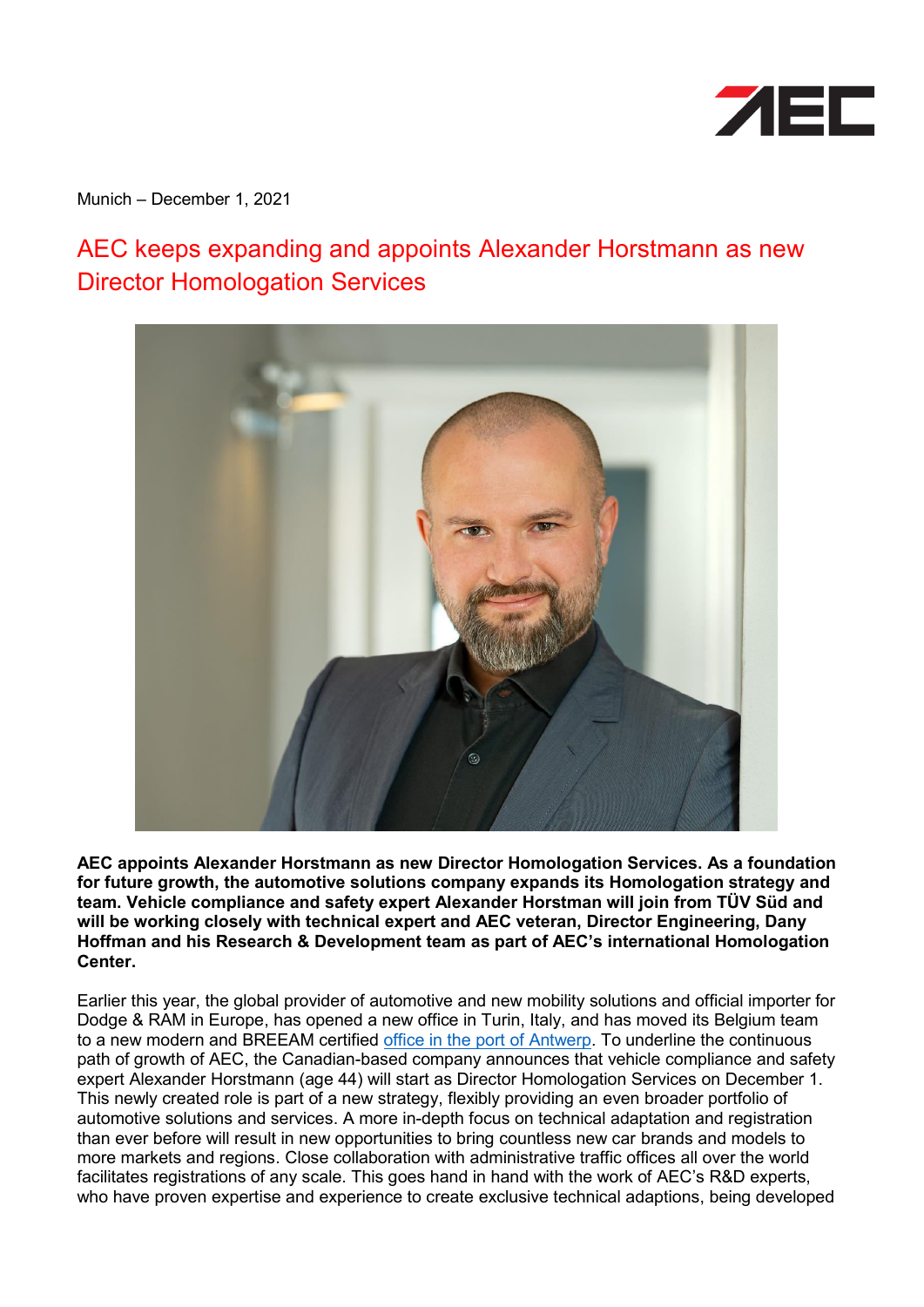

in direct contact with OEM engineers. This way, any alterations to the vehicles can be kept as unobtrusive as possible.

As part of AEC's international Homologation Center set up, lead engineer, Dany Hoffman (age 48), will keep focusing on Research & Development (R&D) and continue to drive technical innovation and development with a dedicated team of experts, while Alexander Horstmann will put his attention on vehicle regulations and compliance. Other joint topics will be emissions control, and classification, crash safety, pedestrian protection, light conversions, as well as parts and accessory certification to ensure the best possible vehicle experience.

Alexander Horstmann, an FH München engineering graduate, joins AEC from TÜV SÜD, where he has worked as technical supervision and registration expert for over 15 years, leading numerous facilities in southern Germany. In this role, he has already supported AEC's regulatory work on technical compliance since 2017, focusing on adapting imported vehicles to the specifications of foreign markets. As part of AEC, he will curate future business strategies within the import/export and homologation business and play an integral part in building out AEC's international Homologation Center.

*"25 years ago, we started out to provide unique solutions for bringing vehicles to foreign markets and some of the most remote places on the planet. Over the years, these solutions, as well as our expertise grew along with the company. It generally hasn't changed to this day, and I am proud to say that we can now take one of our core competencies to the next level by expanding our global AEC Homologation Center and getting ready for the future with new solutions and services. With years of experience in vehicle approval and registration, Alexander is the best expert in his field to support us, and I am delighted to welcome him as part of our AEC team now. He will be an ideal partner for Dany Hoffman and his R&D and Innovation team, and I cannot wait to see even more variety and agility in our homologation processes*,*"* comments Andrew Pilsworth, CEO of AEC.

*"We live in exciting and challenging times. Looking at the development of the global automotive market, we currently see opportunities and solutions that didn't really exist before. I am convinced that AEC will manifest its position as a truly global player in the Homologation space. AEC is an agile and dynamic international company with a great company culture built around people, and always focused on delivering solutions for its various groups of customers. This is the best environment for me to actively participate in the transformation of the industry and helping to design future automotive solutions for more and more international markets,"* says Alexander Horstmann, Director Homologation Services at AEC.

For more information about AEC and its Homologation Team, please visit AEC's company [blog.](https://blog.aecsolutions.com/what-makes-homologation-so-important/)